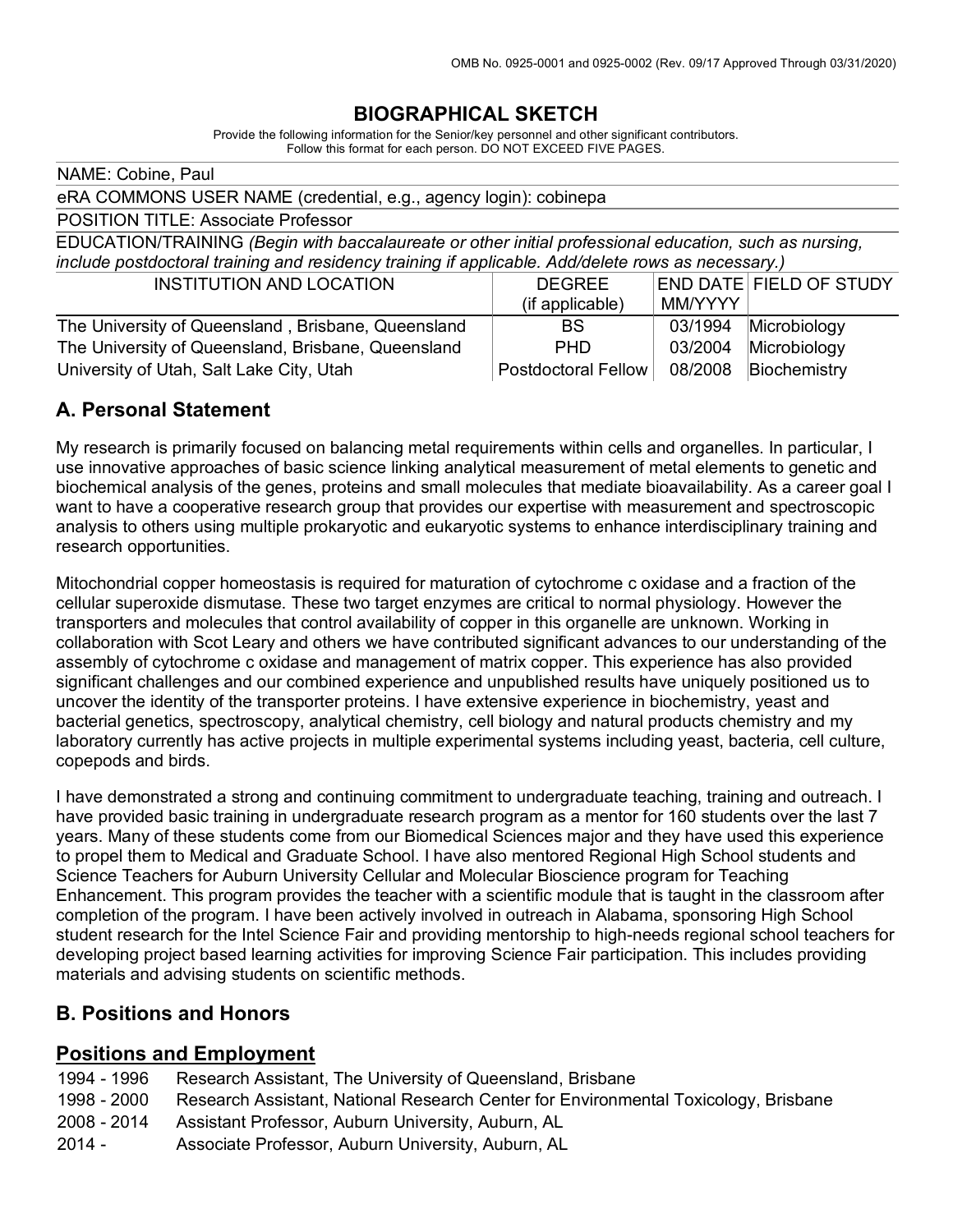# **Other Experience and Professional Memberships**

- 2008 Member, American Society of Microbiology
- 2008 Member, American Society for Biochemistry and Molecular Biology
- 2008 Academic Editor, PLOS One
- 2008 Member, American Association for Advancement of Sciences
- 2018 Organizer, FASEB: Trace Elements in Biology and Medicine

## **Honors**

| 2007 - 2008 | UMDF Postdoctoral Fellowship, University of Utah                                     |
|-------------|--------------------------------------------------------------------------------------|
| 2010        | Faculty Honoree, Camp War Eagle, Freshman Orientation Program, Auburn University     |
| 2014        | Outstanding Faculty Advisor, College of Sciences and Mathematics, Auburn University  |
| 2016        | Outstanding Faculty Outreach, College of Sciences and Mathematics, Auburn University |
| 2017        | Outstanding Teacher, College of Sciences and Mathematics, Auburn University          |
| 2018        | Young Scholar Award, College of Science and Mathematics, Auburn University           |
| 2018        | Faculty and Staff Award, Auburn University Parents Association                       |

# **C. Contribution to Science**

- 1. My work has contributed to the understanding of copper homeostasis in mitochondria. I discovered that copper was present in the mitochondrial matrix in a complex that is biologically inert and yet labile for exchange. This result was a shift from the prevailing paradigm that all intracellular copper in eukaryotes was protein bound. This discovery led to multiple hypotheses about the existence of inner membrane transporters and the control and distribution of mitochondrial copper. I also discovered and characterized the first mitochondrial copper transporter in Saccharomyces cerevisiae and have extended this work to demonstrate that copper is transported by SLC25A3 in mammals.
	- a. Boulet A, Vest KE, Maynard MK, Gammon MG, Russell AC, Mathews AT, Cole SE, Zhu X, Phillips CB, Kwong JQ, Dodani SC, Leary SC, Cobine PA. The mammalian phosphate carrier SLC25A3 is a mitochondrial copper transporter required for cytochrome <i>c</i> oxidase biogenesis. J Biol Chem. 2018 Feb 9;293(6):1887-1896. PubMed PMID: 29237729; PubMed Central PMCID: PMC5808751.
	- b. Vest KE, Wang J, Gammon MG, Maynard MK, White OL, Cobine JA, Mahone WK, Cobine PA. Overlap of copper and iron uptake systems in mitochondria in Saccharomyces cerevisiae. Open Biol. 2016 Jan;6(1):150223. PubMed PMID: 26763345; PubMed Central PMCID: PMC4736827.
	- c. Vest KE, Leary SC, Winge DR, Cobine PA. Copper import into the mitochondrial matrix in Saccharomyces cerevisiae is mediated by Pic2, a mitochondrial carrier family protein. J Biol Chem. 2013 Aug 16;288(33):23884-92. PubMed PMID: 23846699; PubMed Central PMCID: PMC3745335.
	- d. Cobine PA, Pierrel F, Bestwick ML, Winge DR. Mitochondrial matrix copper complex used in metallation of cytochrome oxidase and superoxide dismutase. J Biol Chem. 2006 Dec 1;281(48):36552-9. PubMed PMID: 17008312.
- 2. SCO proteins serve an unexpected dual function in eukaryotic cells: providing copper to cytochrome c oxidase and regulating cellular copper homoeostasis. I have contributed to the the developing model that SCO proteins are central to a signaling cascade that from mitochondria that control the abundance and localization of the high affinity copper import system and the copper export system.
	- a. Baker ZN, Jett K, Boulet A, Hossain A, Cobine PA, Kim BE, El Zawily AM, Lee L, Tibbits GF, Petris MJ, Leary SC. The mitochondrial metallochaperone SCO1 maintains CTR1 at the plasma membrane to preserve copper homeostasis in the murine heart. Hum Mol Genet. 2017 Dec 1;26(23):4617-4628. PubMed PMID: 28973536; PubMed Central PMCID: PMC5886179.
	- b. Hlynialuk CJ, Ling B, Baker ZN, Cobine PA, Yu LD, Boulet A, Wai T, Hossain A, El Zawily AM, McFie PJ, Stone SJ, Diaz F, Moraes CT, Viswanathan D, Petris MJ, Leary SC. The Mitochondrial Metallochaperone SCO1 Is Required to Sustain Expression of the High-Affinity Copper Transporter CTR1 and Preserve Copper Homeostasis. Cell Rep. 2015 Feb 12;PubMed PMID: 25683716.